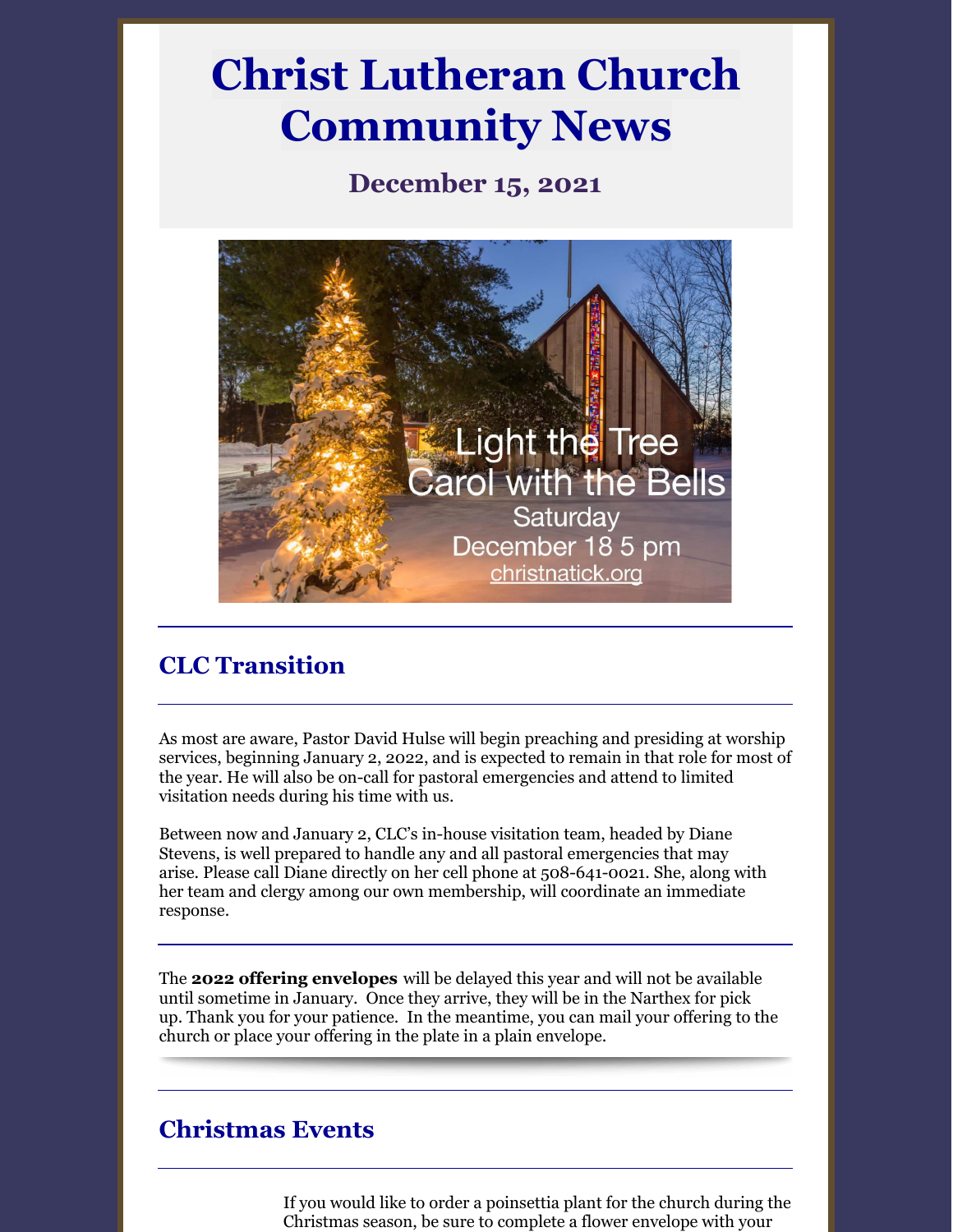

name, the of the person/s you wish to honor or remember, and your donation; place the envelope in the collection plate or send it to the church office.

Invite your friends, neighbors and family to an**outdoor tree lighting and singalong** on the church lawn with the Bell Choir this**Saturday, December 18 at 5:00pm.** There will be hot chocolate (and marshmallows!) and cookies to share.

**Christmas Eve, Friday, December 24, 4:00 pm, family service,** Pr John Stendahl, presiding. Come early to don a costume and gather for an impromptu Christmas pageant. No speaking required. Who did you always want to be? Mary? Joseph? A shepherd? An angel? A lamb? We have lots of costumes to choose from, lovingly made for Christmas creche scenes and Epiphany pageants of the past.

**Christmas Day, Saturday, December 25, 10:00 am,** Pr. Richard Hurst, presiding. A quiet, reflective, traditional service with Holy Communion.

**First Sunday of Christmas, Sunday, December 26, 10:00 am** , Pr. Clifford Gerber presiding. Gather together to "sing psalms, hymns, and spiritual songs to God" and hear the stories of Samuel and Jesus in the temple. These two adolescents take on the corruption of their day and change the course of history. Invite young people to come and hear these stories.

## **Music Notes Tom Berryman, Music Director**



the fourth sunday of advent liturgy and hymns in a jazz style

christnatick.org

It is our great joy to welcome jazz artists Ross Petot, John Clark and Peter Tillotson to lead the music for our Advent IV service this Sunday at 10 am. The Prelude, Offertory and Postlude will feature improvisations on hymns we'll be singing. Duke Ellington's "Mood Indigo" is an added bonus for the Communion Music. Add your voice to our worship this Sunday.

**Live Music this Weekend** (stream on line or in person!) -Emmanuel Music (Joan Ellersick) presents *Bach in Leipzig* Sunday, December 19 at 3 pm. Go to *[https://www.emmanuelmusic.org](https://www.emmanuelmusic.org/)* for information.

**Hymns for Sunday, December**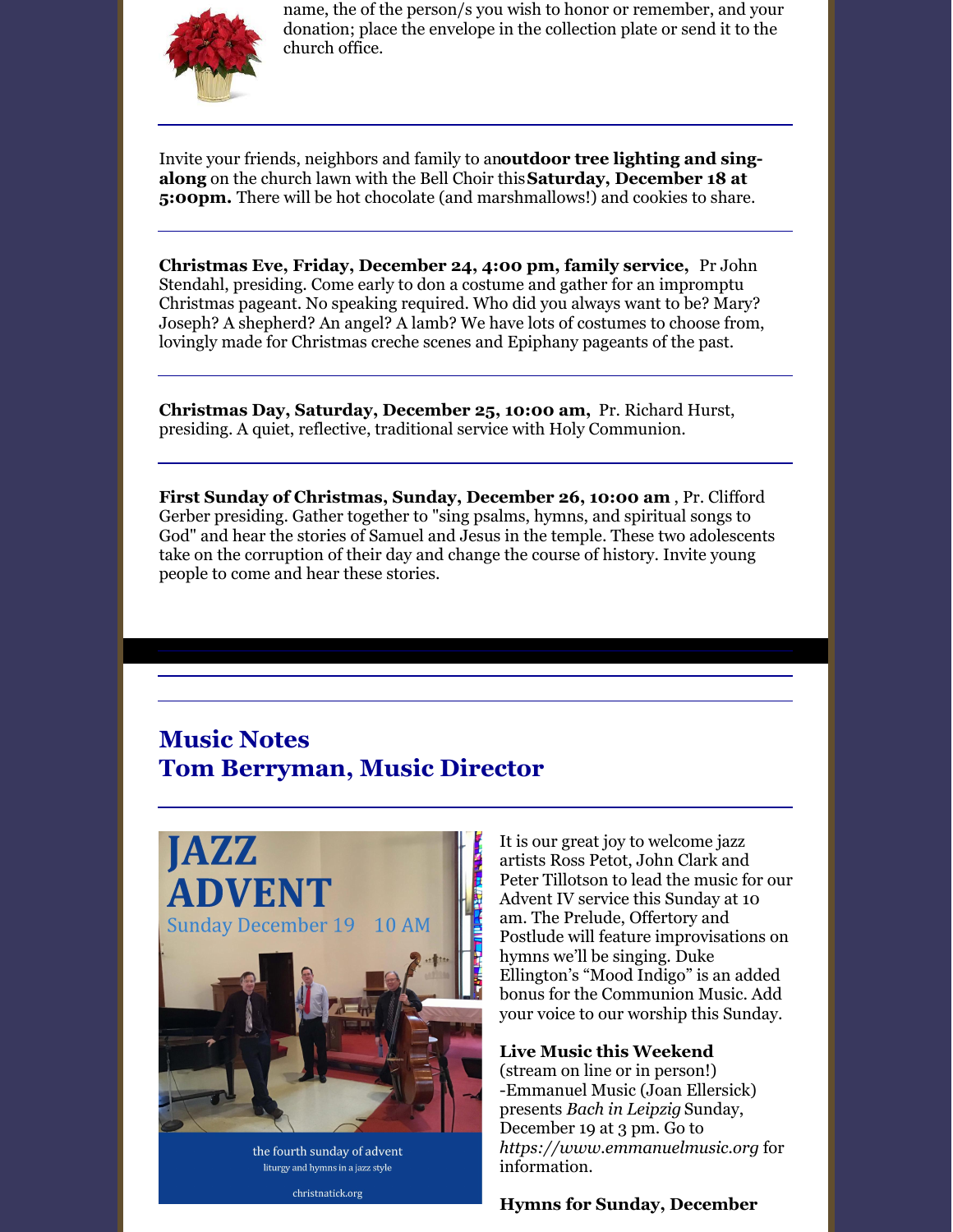#### **19 Advent 4**

Opening Hymn: *O Come, O Come, Emmanuel*ELW 257 Hymn for the Psalm:*The Angel Gabriel*ELW 265 Gospel Acclamation and Wreath Lighting:*Come to be our hope, O Jesus*ACS 904 Hymn of the Day: *Canticle of the Turning*ELW 723 Offertory Hymn: *Lo, How a Rose E'er Blooming*ELW 272 Communion Hymn: *No Wind at the Window*ACS 906 Sending Hymn: *Joy to the World* ELW 267

## **Adult Formation**

#### **Adult Forum**, **Sundays, 9 am**

Take time out from your busy days to drink a cup of coffee and share faith stories with one another in the Memorial Room, **Sunday, December 19 at 9:00 am.**

#### **CLC Book Group, January 24, 2021 at 7:30 pm**

The January selection is William Kent Krueger's novel,*This Tender Land.* You have plenty of time to locate a copy and read it. The group will not meet again until January 24, 2022 at 7:30 pm. If you'd like to join us in our Zoom discussions, contact Marianne Swenson, [mswenson10@comcast.com](mailto:mswenson10@comcast.com).



#### **Mid-week Bible studies - December 15 and 22, 7:30 pm.**

Themes of liberation and justice spread throughout the Bible. On the remaining two Wednesdays in Advent, join us to examine texts identified by members of the Poor People's Campaign that challenge us to work for justice in our communities. Bring your Bible. We gather on Zoom; invitation sent Tuesday of this week via the CLC Everyone listserv.

## **Call to Action**

On the night of December 10 and early morning of December 11, an outbreak of at least 30 tornadoes swept through six states. So far, 94 people are reported dead across five states, more than 80 of those in Kentucky. For those unaccounted for, search and rescue operations are underway. Homes and businesses were destroyed, and over 300,000 people were without electricity.

Lutheran Disaster Response is collaborating with the Indiana-Kentucky Synod and other partners in the area to assess the damage and develop an immediate and longterm response plan. Your gifts to support these response efforts will empower our partners to meet survivors' immediate and long-term needs. Given the extent ofthe damage, recovery will take years as thousands of homes will need to be rebuilt or repaired. With your support, Jutheran Disaster Response can accompany survivors on the long road to recovery. Checks should be made out to Lutheran Disaster.

*Your gifts to "US [Tornadoes"](https://community.elca.org/USTornadoRelief?erid=bb6407de-b871-41cb-8dc0-a9d67955f8aa&trid=bb6407de-b871-41cb-8dc0-a9d67955f8aa) will be used in full (100%) to help people impacted by the [tornadoes](https://community.elca.org/USTornadoRelief?erid=bb6407de-b871-41cb-8dc0-a9d67955f8aa&trid=bb6407de-b871-41cb-8dc0-a9d67955f8aa) until the response is complete.*

## **Looking Ahead**